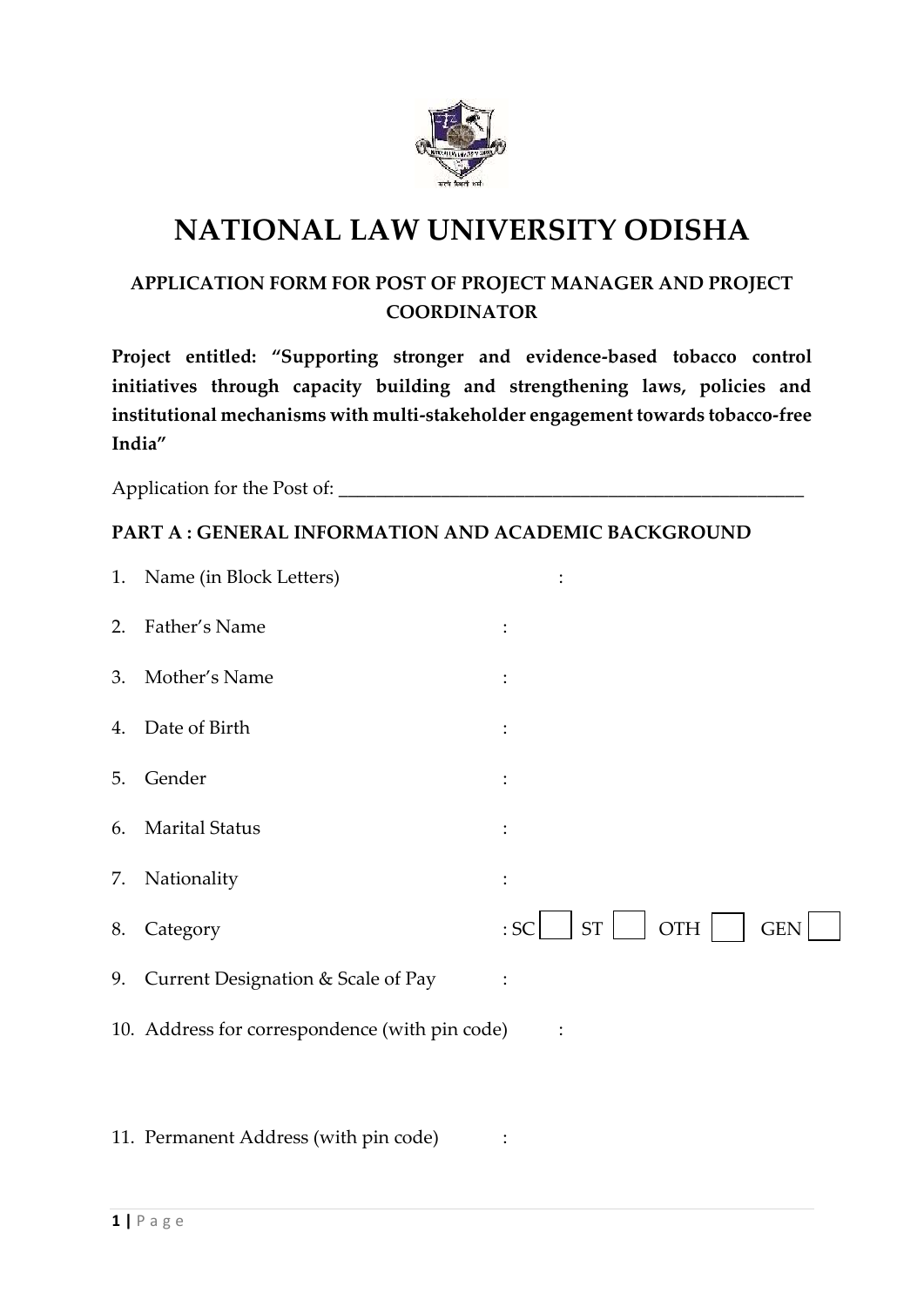## 12. Contact Number :

## 13. E-Mail :

# 14. Academic Qualifications :

| Qualificatio        | Name of | Subjects | Name of the     | Month and | Percentage | Division |
|---------------------|---------|----------|-----------------|-----------|------------|----------|
| n                   | the     |          | University/Inst | Date of   | of Marks   |          |
|                     | Degree  |          | itution         | Degree    |            |          |
|                     |         |          |                 | awarded   |            |          |
| Post-<br>Graduation |         |          |                 |           |            |          |
| Graduation          |         |          |                 |           |            |          |
| Other               |         |          |                 |           |            |          |
| Professional        |         |          |                 |           |            |          |
| Degree              |         |          |                 |           |            |          |
| Other               |         |          |                 |           |            |          |
|                     |         |          |                 |           |            |          |

# 15. Professional Experience (in reverse chronological order)

| Designation | of<br>Name<br>Employer | Nature of<br>appointment<br>(Regular/Fixed<br>term/Temporary/Adhoc) | Natur<br>of<br>${\bf e}$<br>Dutie<br>S | Date of<br>Joinin<br>g | Leavi<br>ng | Salary<br>with<br>Grade | Reason for<br>leaving |
|-------------|------------------------|---------------------------------------------------------------------|----------------------------------------|------------------------|-------------|-------------------------|-----------------------|
|             |                        |                                                                     |                                        |                        |             |                         |                       |
|             |                        |                                                                     |                                        |                        |             |                         |                       |
|             |                        |                                                                     |                                        |                        |             |                         |                       |
|             |                        |                                                                     |                                        |                        |             |                         |                       |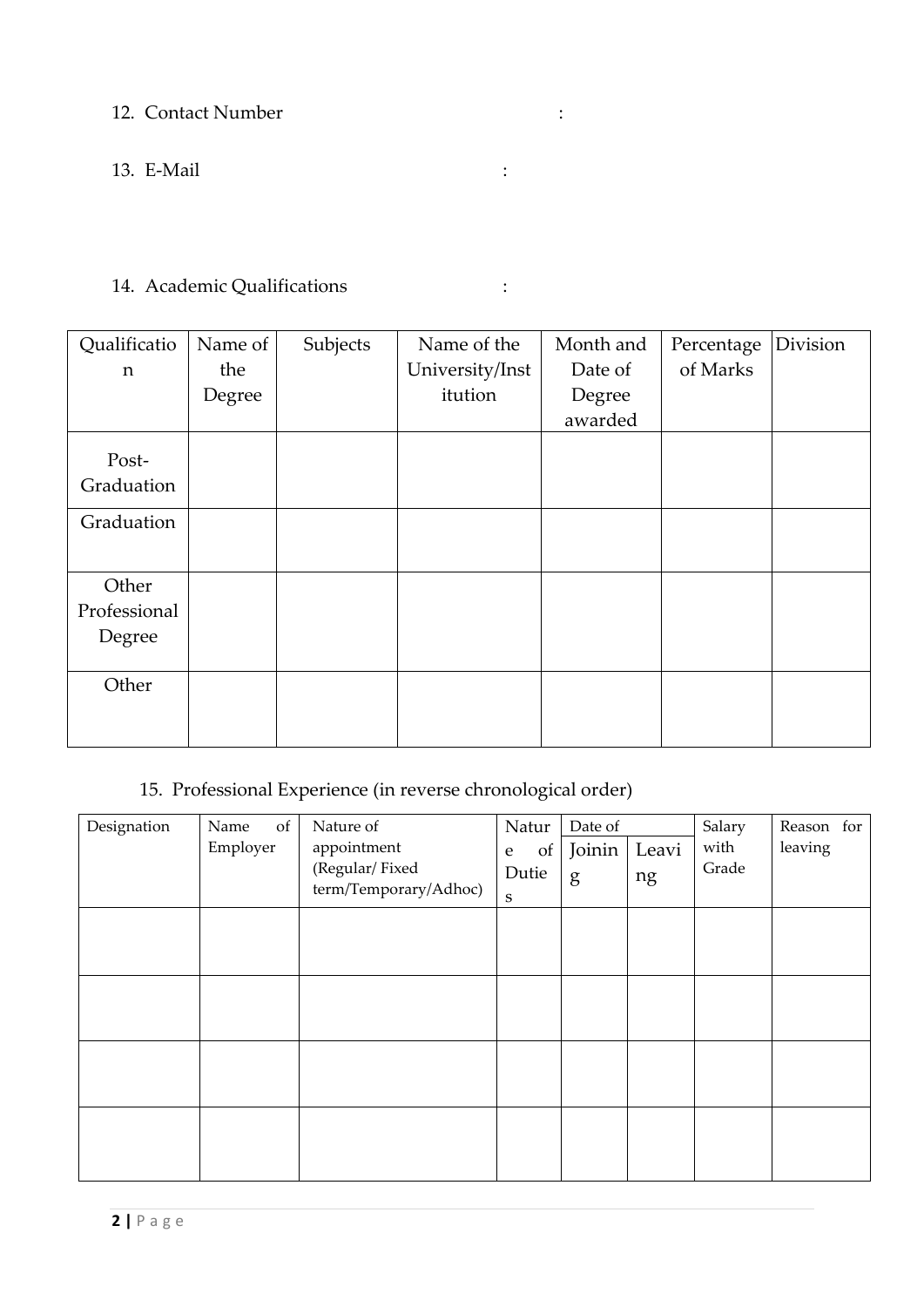- 16. Fields of Specialization under the Subject/Discipline:
- 17. Special contribution, recognition, Achievement or any other relevant information (Attach annexure):
- 18. Total Period of Research and Teaching experience in years (If any) :

| Research (in years) |  |
|---------------------|--|
|---------------------|--|

| Teaching (in years) |  |
|---------------------|--|
|---------------------|--|

19. Publication Books, Articles etc. with ISSN No., Title and Year (Attach additional Sheet if required):

|     | Name        | $\sigma f$ | Name of Date of |                         | Enclosures: Pl. mention    |
|-----|-------------|------------|-----------------|-------------------------|----------------------------|
| S.  | Publication |            |                 | publisher   Publication | page number of application |
| No. |             |            |                 |                         | form where proof is        |
|     |             |            |                 |                         | attached                   |
| 1.  |             |            |                 |                         |                            |
|     |             |            |                 |                         |                            |
| 2.  |             |            |                 |                         |                            |
|     |             |            |                 |                         |                            |
| 3.  |             |            |                 |                         |                            |
|     |             |            |                 |                         |                            |
| 4.  |             |            |                 |                         |                            |
|     |             |            |                 |                         |                            |

20. Computer and Software Knowledge/Skills:

| Computer Knowledge/         |  |
|-----------------------------|--|
| Skills. Please specify      |  |
| details such as MS word,    |  |
| Power Point, Excel,         |  |
| Access, $VB$ ++ etc. or any |  |
| other                       |  |